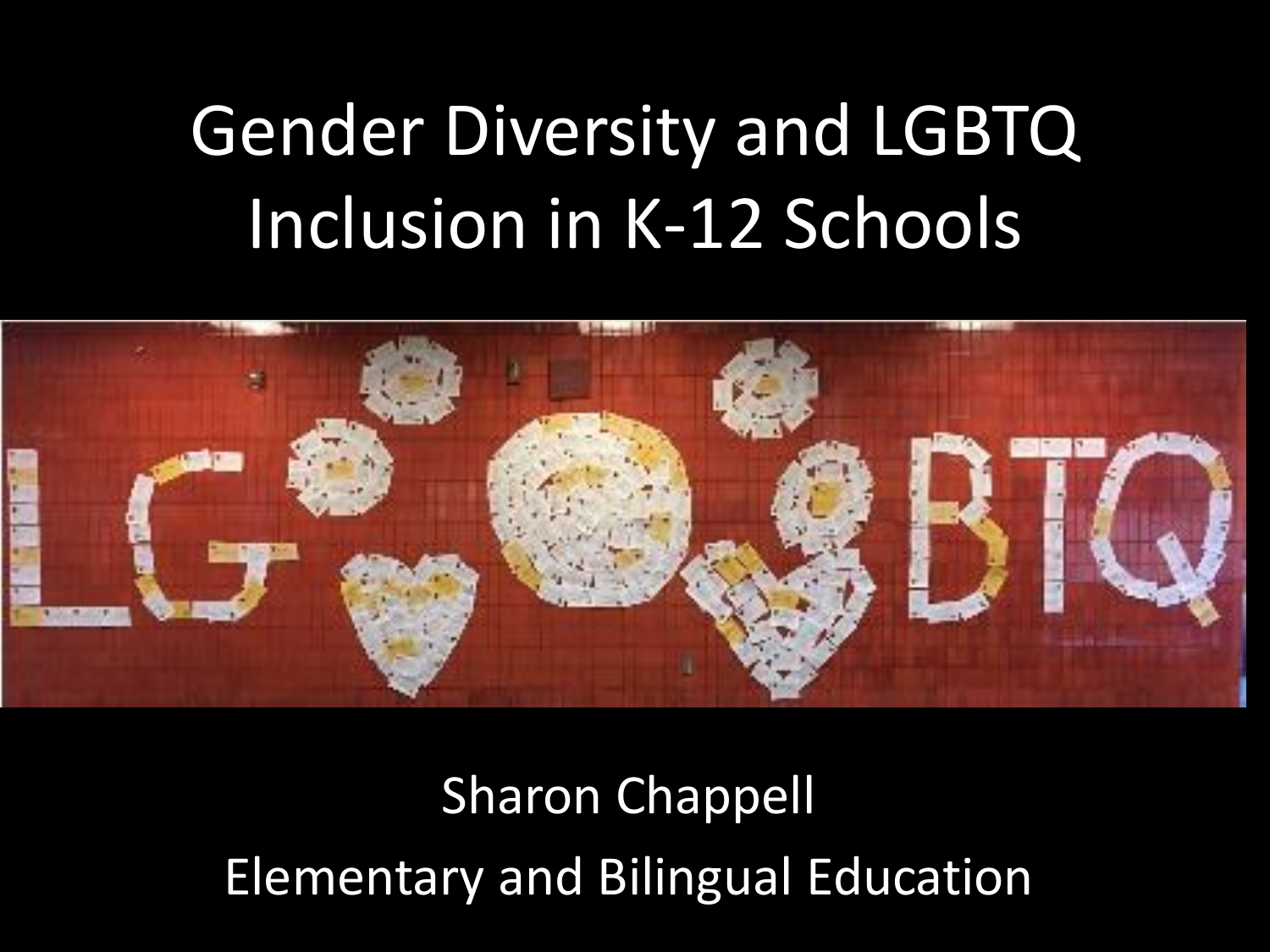#### Goals of Session

- Practice being an ally to young people and all of their intersectional identities and communities.
- Identify environments that are safe, welcoming and inclusive of gender diverse and LGBTQ youth and families.
- Discuss school-based curriculum and pedagogy that responds to and sustains youth's identities, communities, cultures and histories.
- Identify community- and family-based approaches to being Gender- and LGBTQinclusive to enrich school practices.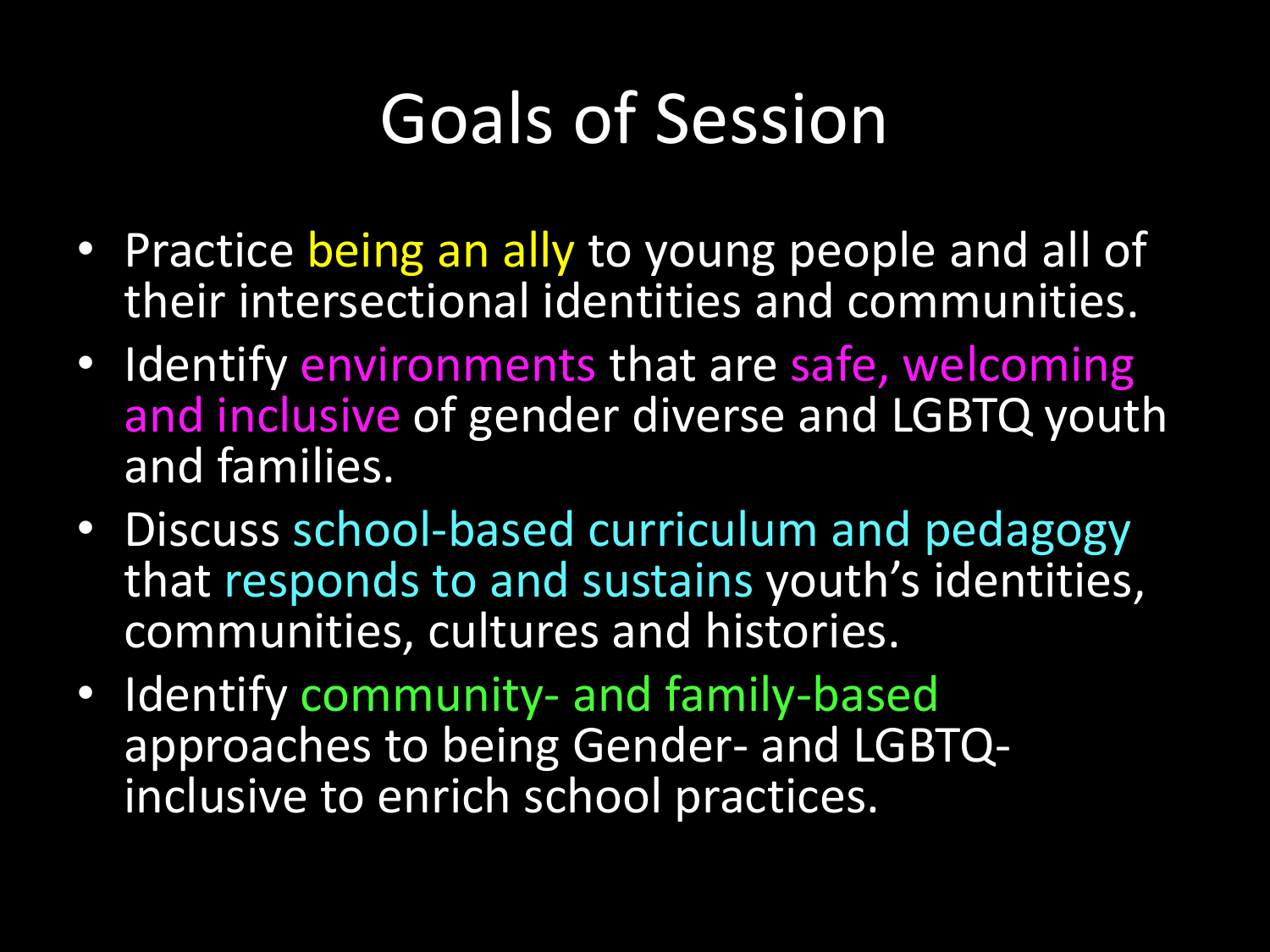#### Book Features

- Three grade level spans
	- Elementary, middle and high school
- Environment, curriculum, and pedagogy
- Artworks, Poetry, Scenarios
- Stories from the field with discussion questions
- **Resources**



Sharon Verner Chappell . Karyl E. Ketchum **Lisa Richardson**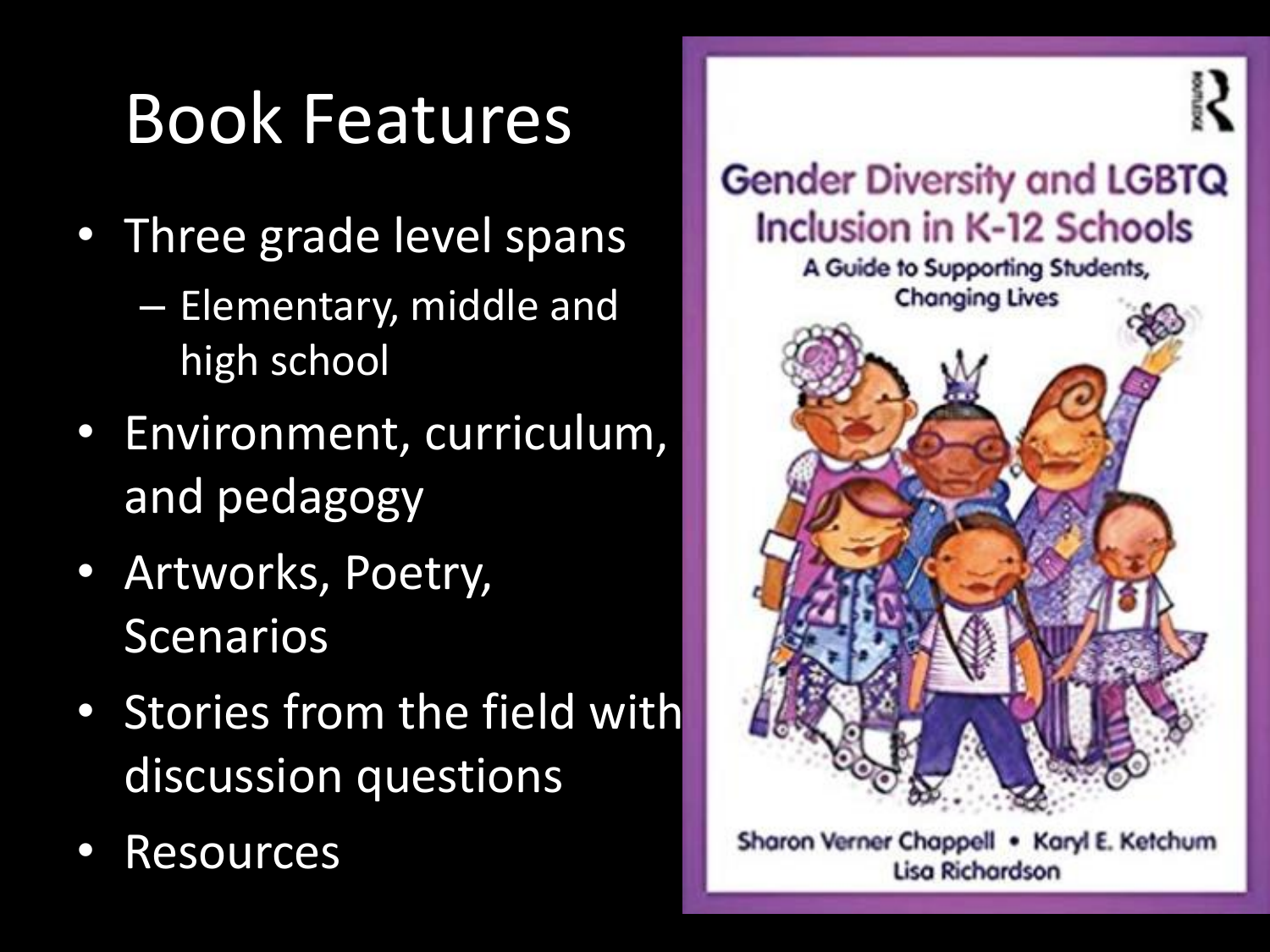### Key Concepts

- What is…
	- Gender
	- Sexuality
	- Bias-based bullying
	- FAIR Education Act
	- California Health Youth Act
- Look up on your device. Discuss at your tables.

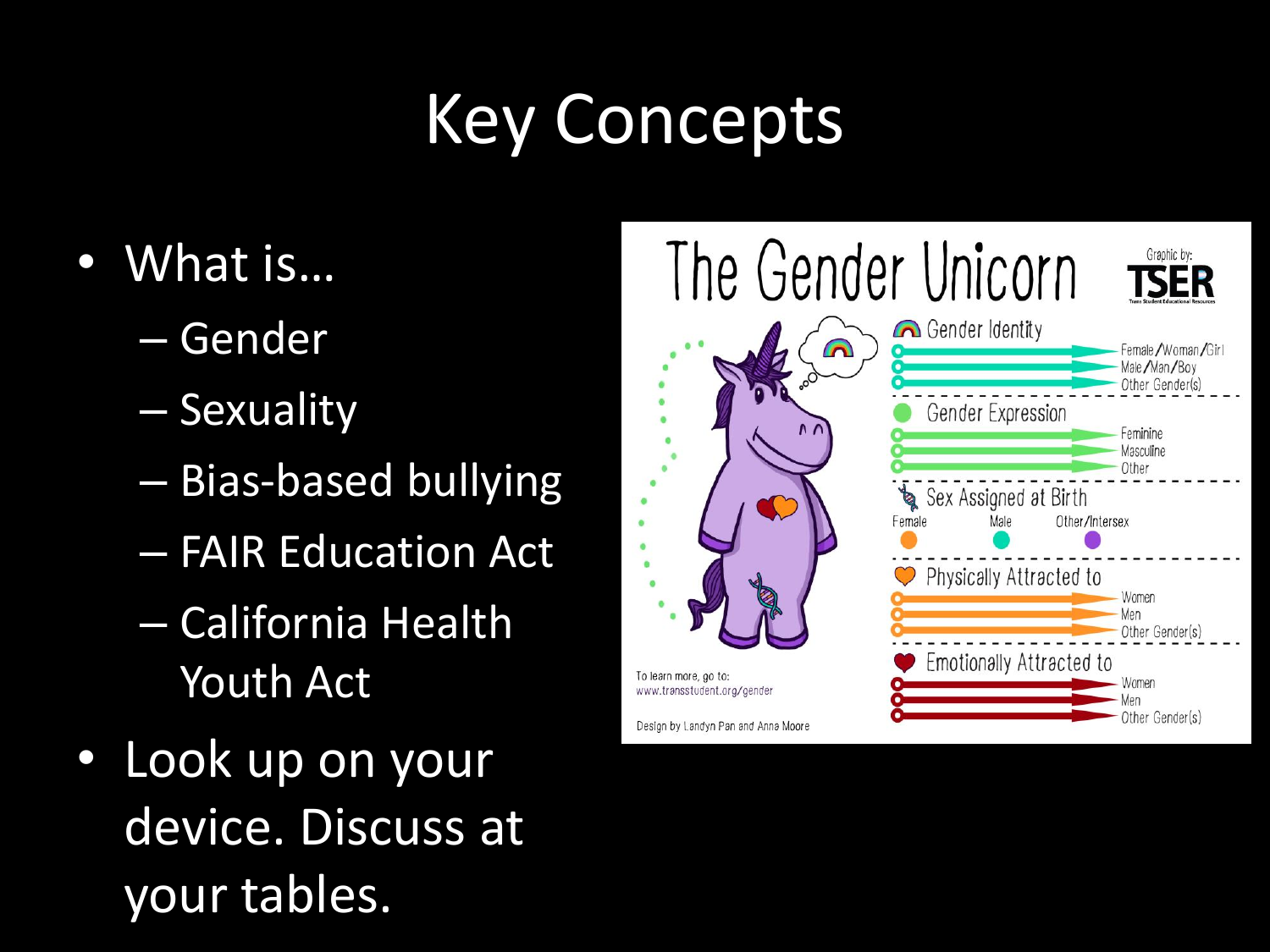## Why this book? Why take action?

- Statistics about LGBTQ youth
- Anti-discrminatory laws in CA
- Stories from the field
- Self reflection (Select a question from the end of Chapter 1)

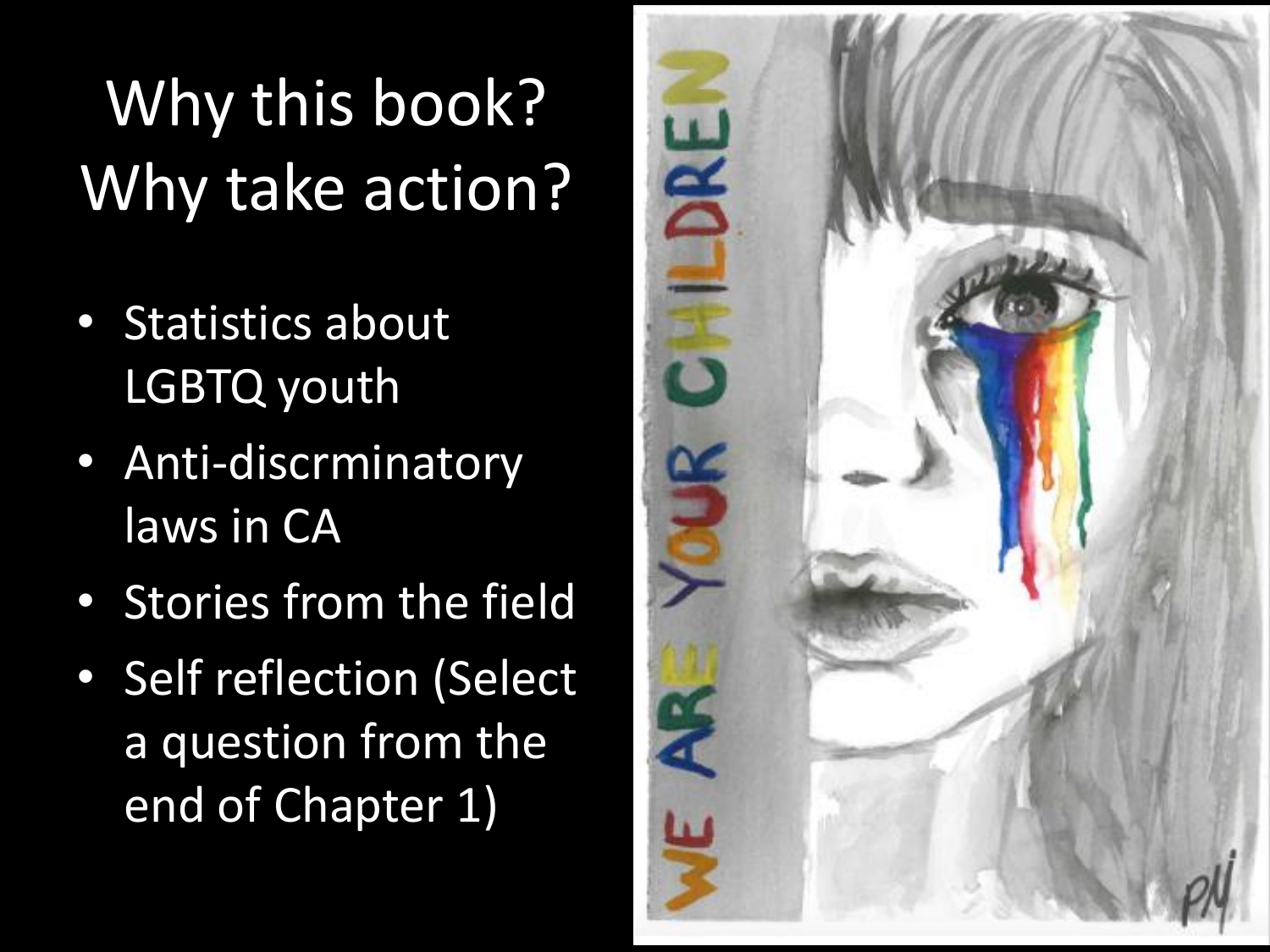#### Gender Inclusive Framework

- Recognize that gender impacts ALL students
- Interrupt binary notions of gender
- Normalize gender diversity
- Question limited portrayals of gender
- Support student self reflection
- Teach empathy and respect
- Utilizes multiple entry points:
	- PERSONAL, RELATIONAL, STRUCTURAL, INSTRUCTIONAL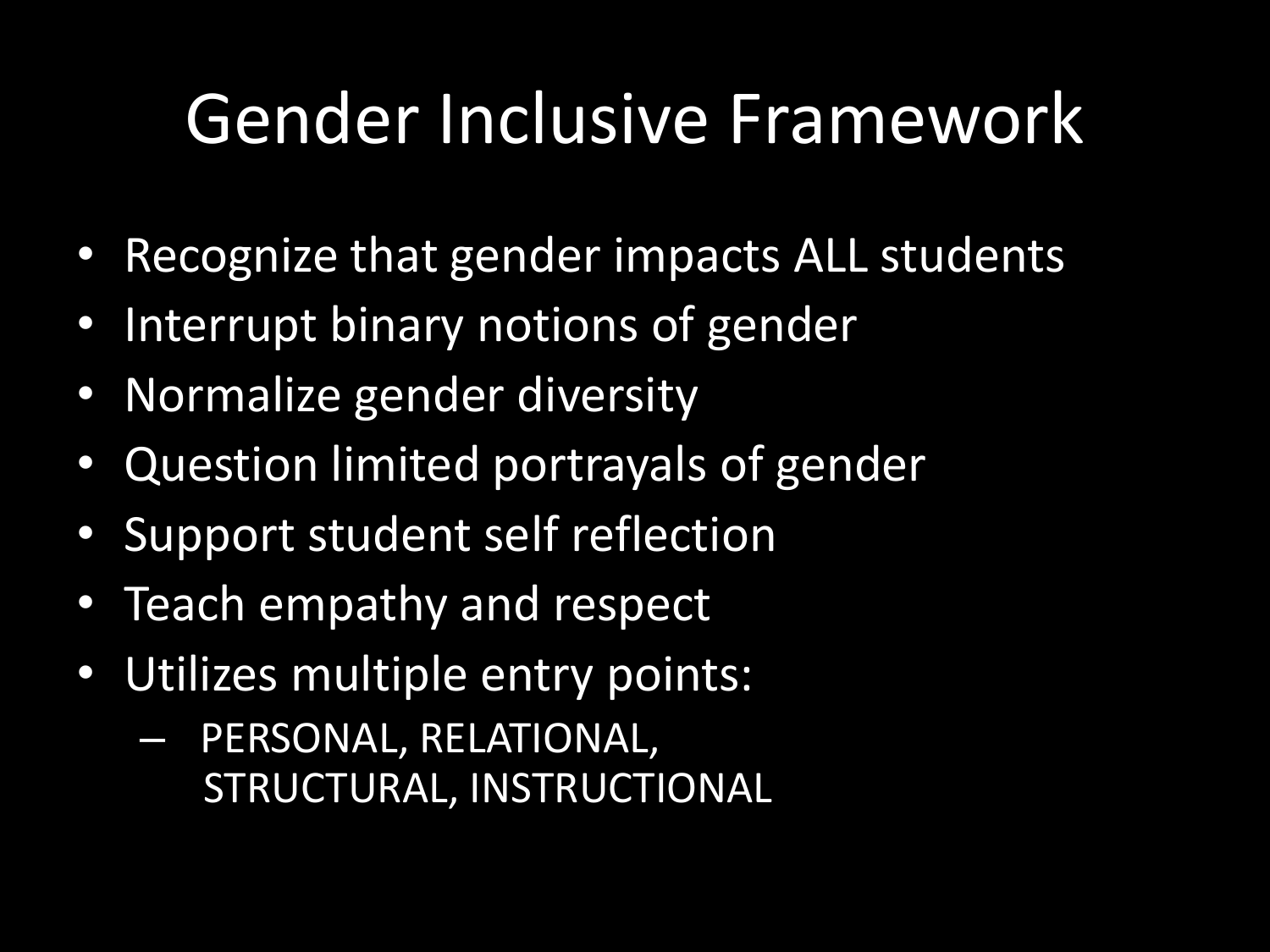# Addressing bias

- **Intervention** 
	- What do we say…
- **Prevention** 
	- Diverse representations
	- Diverse literature
	- Diverse role models
	- Practice, role play, discussion
	- Social, emotional learning
	- Anti-bias goals
	- FAIR Education Act



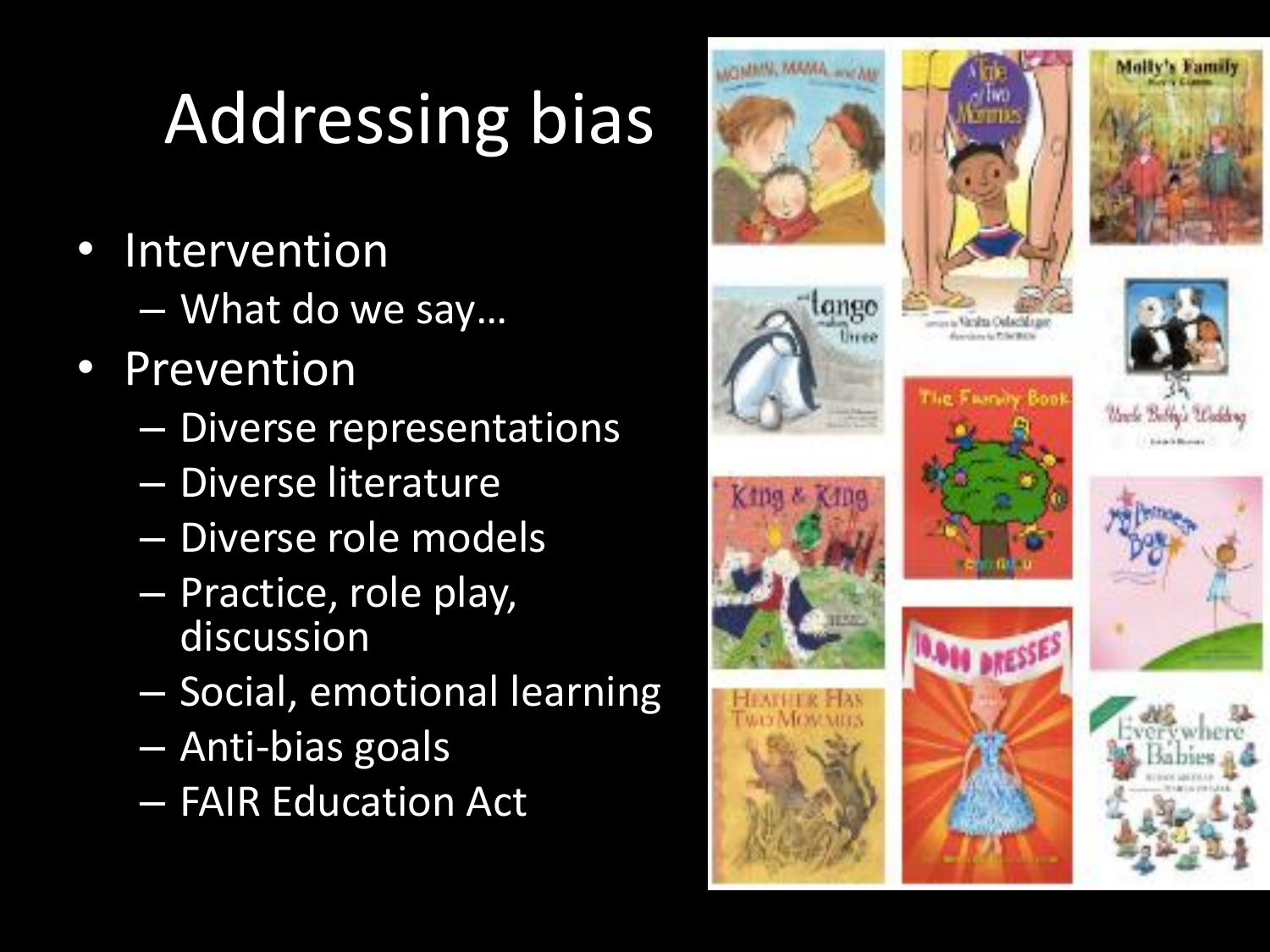#### Appendices and Resources

- Gender and LGBTQ terms and definitions
- Anti-bias framework
- Try these… Instead of these… Practices
- Resources for Families and K-12 schools
- Gender Spectrum's Gender Inclusive Framework